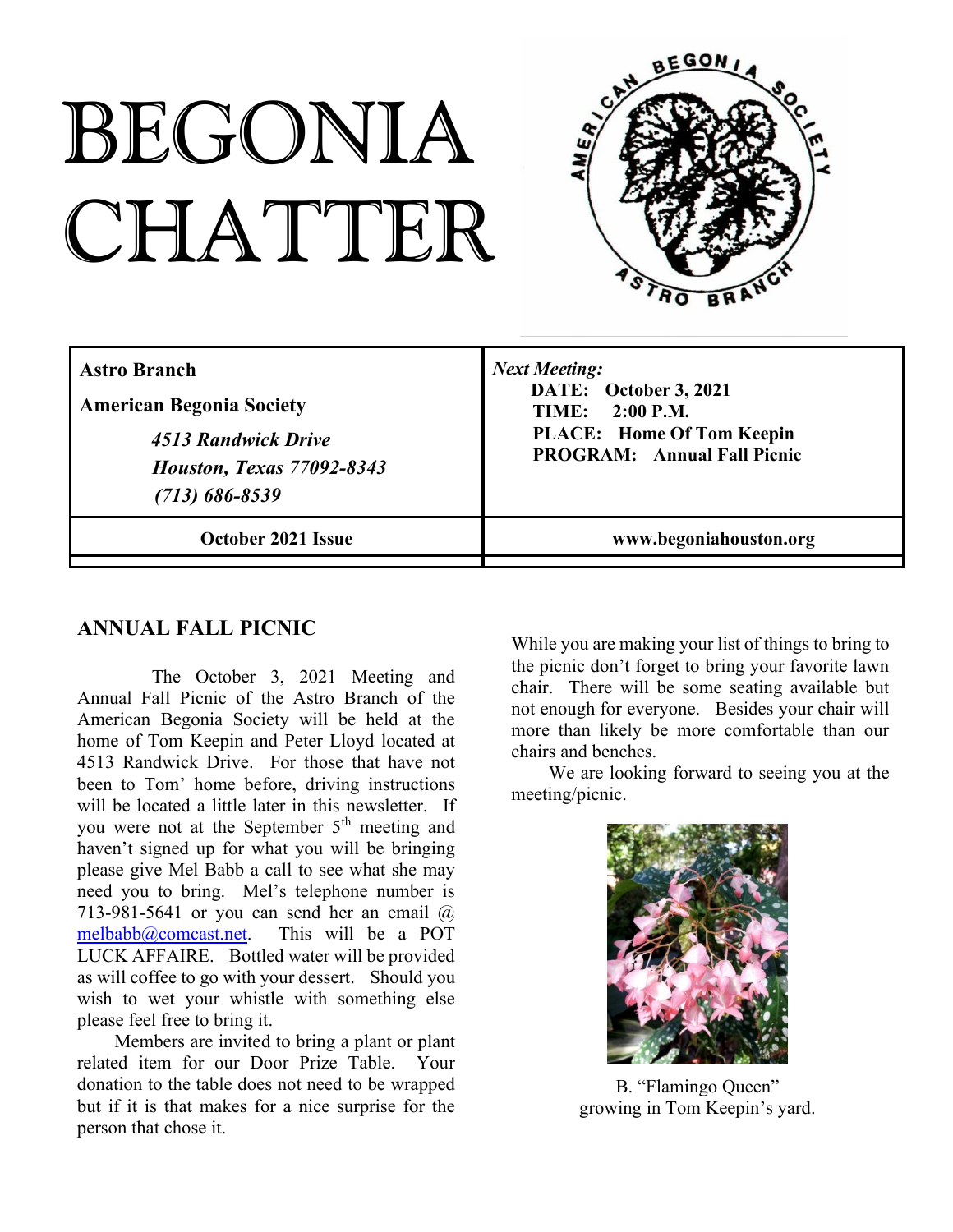# **DIRECTIONS TO**

## **4513 RANDWICK DRIVE**

#### 713-299-4120

South East from HWY 290:

Take Exit Antoine (almost at 610)

Go to third light (Dacoma) and make a LEFT

U turn under 290 and go back to Mangum Rd. and turn right.

Take very first RIGHT on Randwick Drive and 4513 will be the sixth house on the Right.

North on 610 Loop West:

Follow Loop 610 North over 1-10 and stay in the LEFT lane to exit to HWY 290 AUSTIN.

First Exit on over pass to 290 Austin is Mangum Rd. Exit and make a right at the light (Mangum RD.)

Immediately take your first RIGHT (Randwick Drive.)

4513 Randwick Drive is your sixth house on the Right.

West on Loop 610 North:

Follow 610 North heading west towards Austin. Exit at T.C. Jester and go to second traffic light (West T. C. Jester) and make a right. Turn left at third street (Brookwoods Drive).

Go to Randwick Drive on your left and make a left tum on Randwick Drive. 4513 will be on the left.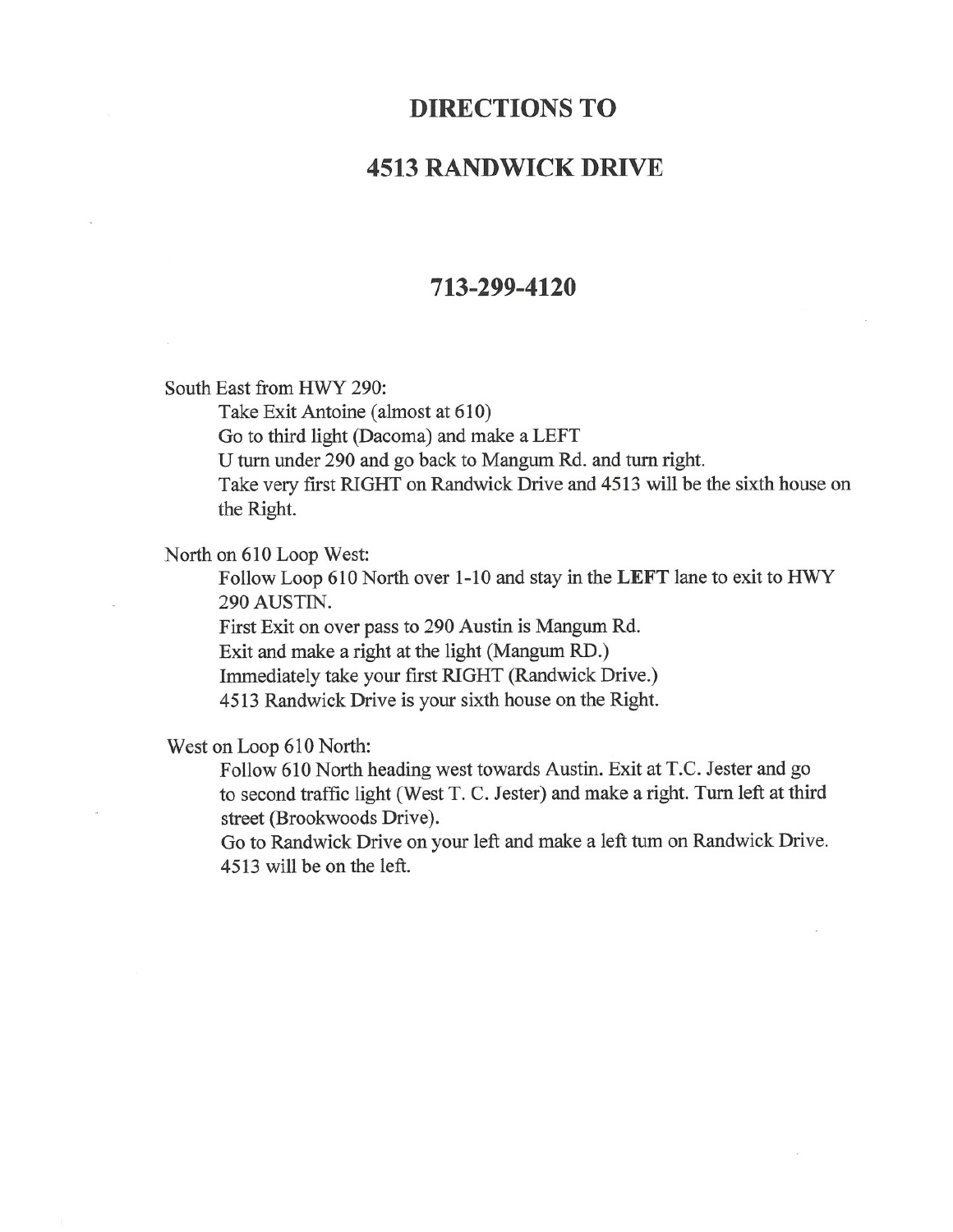## **PRUNING, PLANTING AND TRANSPLANTING**

#### **October**

 $8^{th}$  & 9<sup>th</sup>  $12^{\text{th}} \& 13^{\text{th}}$  Capricorn  $16^{th}$ ,  $17^{th}$  &  $18^{th}$  Pisces  $21<sup>st</sup>$ ,  $22<sup>nd</sup>$  &  $23<sup>rd</sup>$  Taurus  $26<sup>th</sup>$ ,  $27<sup>th</sup>$  &  $28<sup>th</sup>$  Cancer

#### **November**

 $4^{\text{th}} \& 5^{\text{th}}$  $8^{\text{th}}\,\text{\&}\,9^{\text{th}}$  $13<sup>th</sup> \& 14<sup>th</sup>$  Pisces  $17<sup>th</sup>$ ,  $18<sup>th</sup>$  &  $19<sup>th</sup>$  Taurus  $22<sup>nd</sup>$ ,  $23<sup>rd</sup>$  &  $24<sup>th</sup>$  Cancer

Scorpio

Scorpio Capricorn

\*\*\*\***Planting and Transplanting** are best done in Cancer, Scorpio and Pisces with Cancer being the best.

**\*\*\*\*Best Pruning** for quick growth is first in Taurus and then in Capricorn.

(*This "Pruning, Planting and Transplanting" guide was taken from the* **Harris Farmer's Almanac 2021)**



B. 'Fireworks'



B. 'Candy Stripes'

### **WEATHER FORECAST FOR OCTOBER, 2021**

According to the United States Weather Service Houston and surrounding areas fall in Region 7 of the National Weather Map. Here is what they predict our weather will be for the month of October.

Our temperatures will be slightly below normal and precipitation will be near normal and our precipitation will be near normal. Temperatures should average from 60 degrees in the north to 67 degrees in the South.

Our coolest October temperatures will be October 5<sup>th</sup> thru  $7<sup>th</sup>$ , 14<sup>th</sup> thru  $17<sup>th</sup>$ , and 23<sup>rd</sup> thru  $27<sup>th</sup>$ .

Our warmest October temperatures will be the  $2<sup>nd</sup>$  thru  $4<sup>th</sup>$ , October  $4<sup>th</sup>$ ,  $5<sup>th</sup>$ .  $21$   $9<sup>th</sup>$  thru  $12<sup>th</sup>$ ,  $19<sup>th</sup>$ thru 21 $^{\rm st}$  and 30 $^{\rm th}$ .

The greatest chance for scattered showers and thunderstorms will be October  $4<sup>th</sup>$ ,  $5<sup>th</sup>$ ,  $13<sup>th</sup>$ and 22nd thru 25th.

Otherwise, there will be an isolated shower or thunderstorm at any time. A low hurricane threat the first week.

(*This weather forecast for the month of October was taken from the* **Harris Farmer's Almanac 2021)**